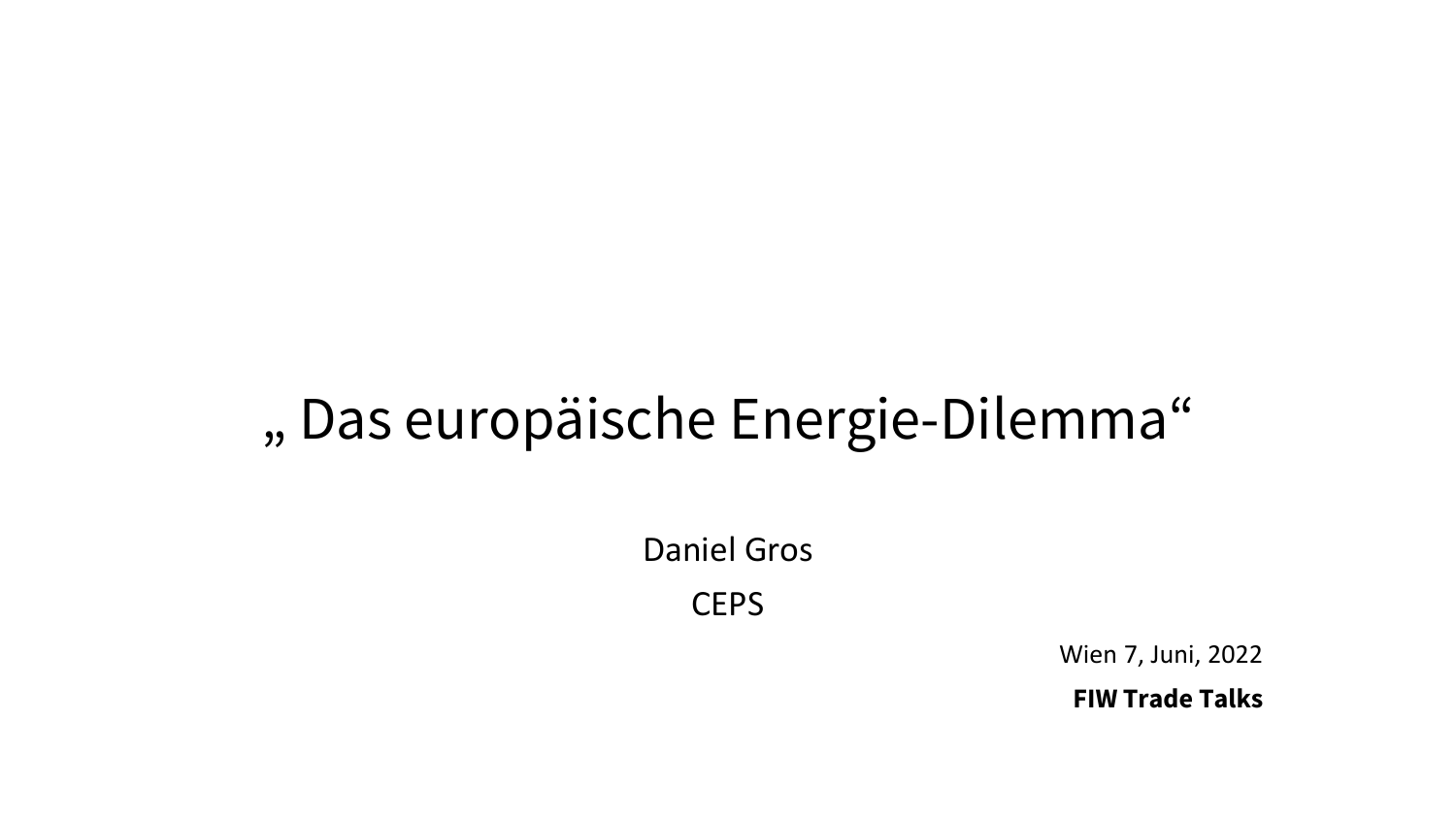# High energy prices and the economy: root causes and policy options

Main points:

- Direct impact of war on economy and energy markets limited given that no sanctions so far (only 'self-sanctioning').
- Indirect impact via expectations difficult to measure. But should be low for crude oil.
- Potentially much larger price effect for gas. But largest price increase before war, little movement after. Unclear whether gas is storable commodity.
- Narrative key for proper policy response.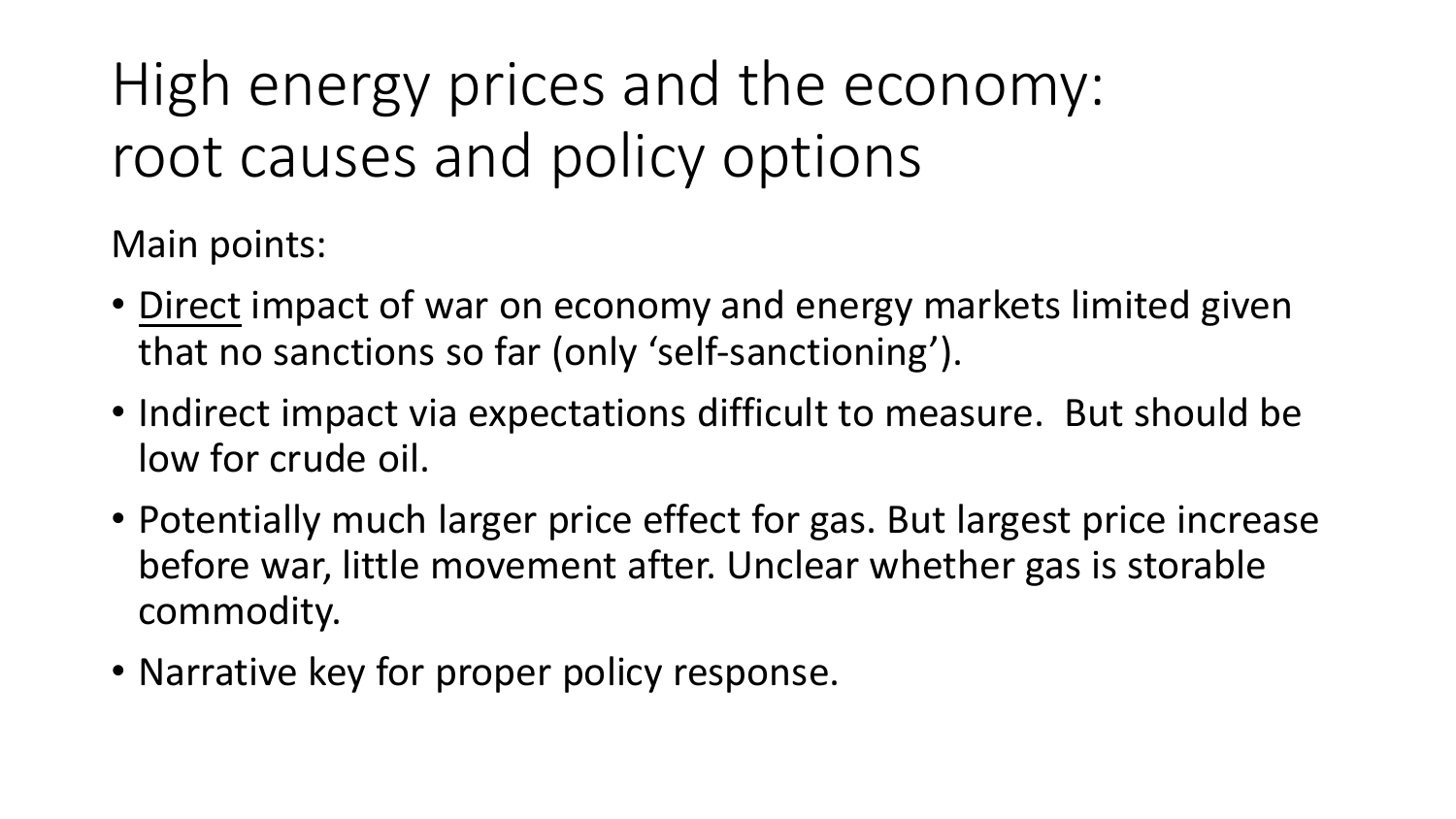### Indirect consequences of war: energy

Narratives matter: What is the reason for high energy prices?

- War = High energy prices (?)
- Two reasons to doubt:
- Price action
- Impact on supply/demand balance a priori not large (except for gas)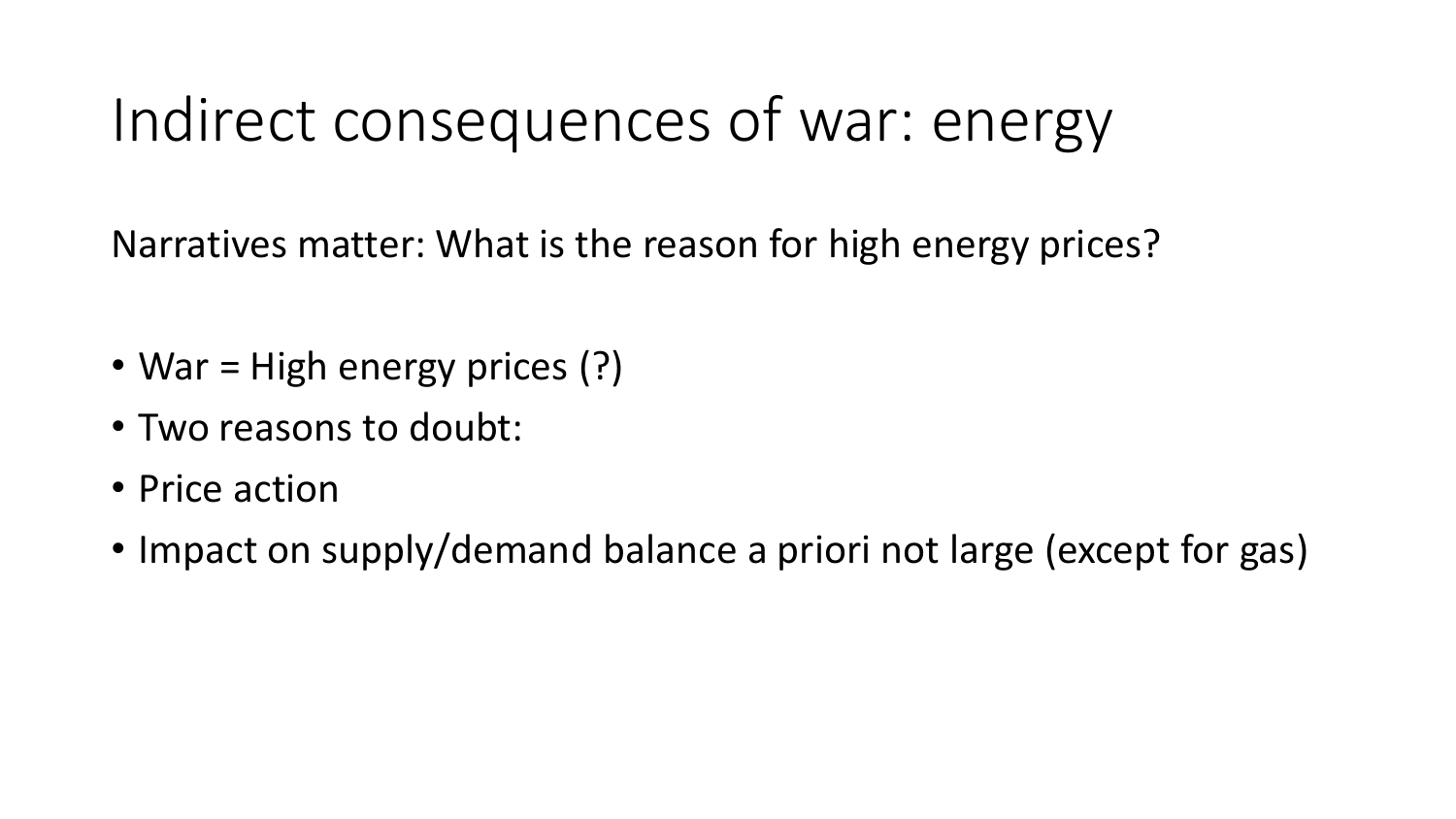#### Impact of war on energy prices

Not war itself since Russian production unaffected and Ukraine only consumer of gas/crude and its consumption is down.

Sanctions?

Russia produces 10 % of global crude oil, of which ½ is exported. Assuming exports fall by 25 % (difficulties to find tankers, insure them, etc.) then global supply is down by 1,25 % (< Kuwait, Brazil or Iran).

Impact on prices? With sum of supply and demand elasticity 0,2-0,3(?) would justify a price increase of 6 %.

For natural gas, the shortfall could be 12 % of the relevant market, justifying a much larger price increase.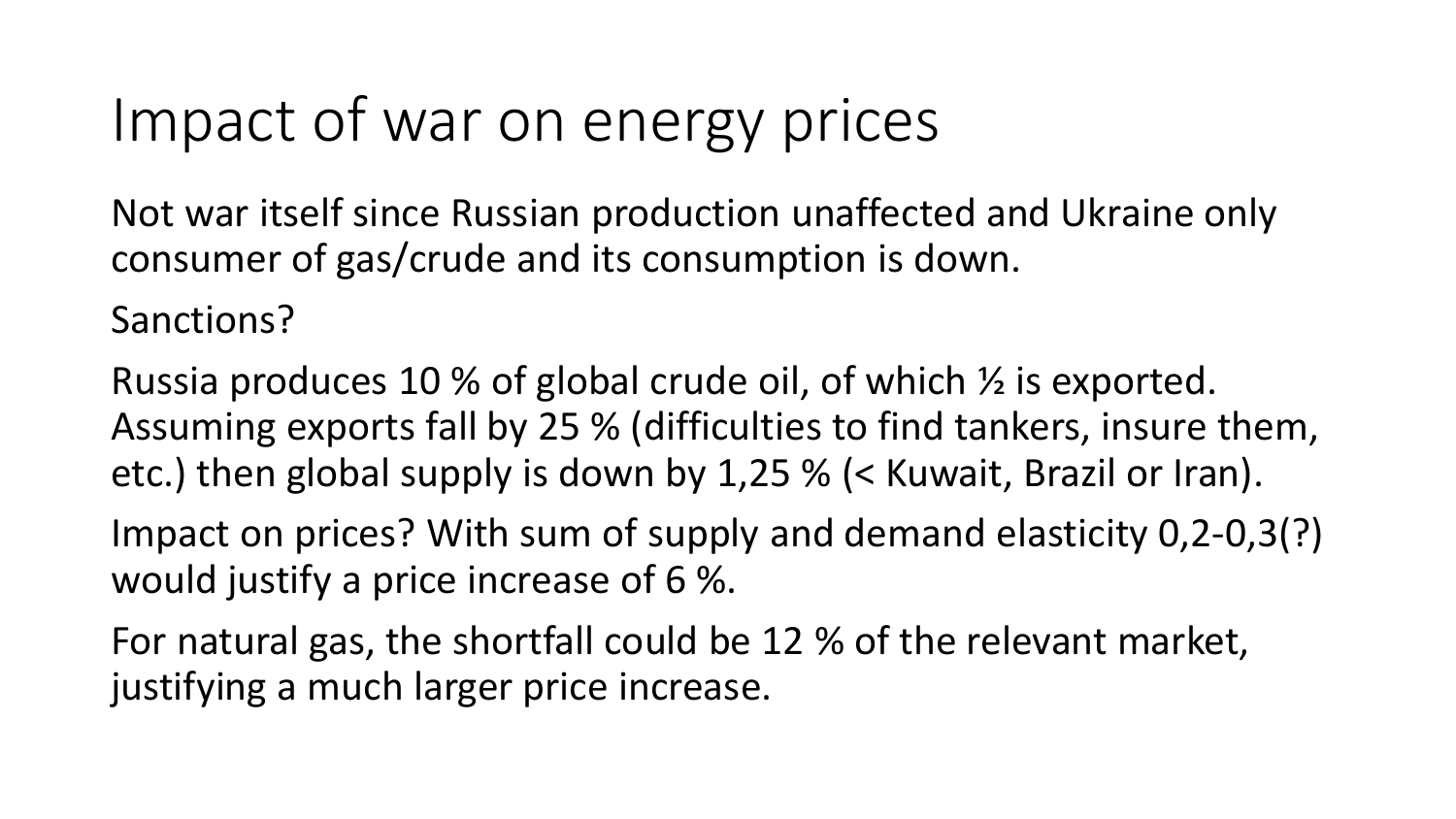## The impact of the war: most price action before

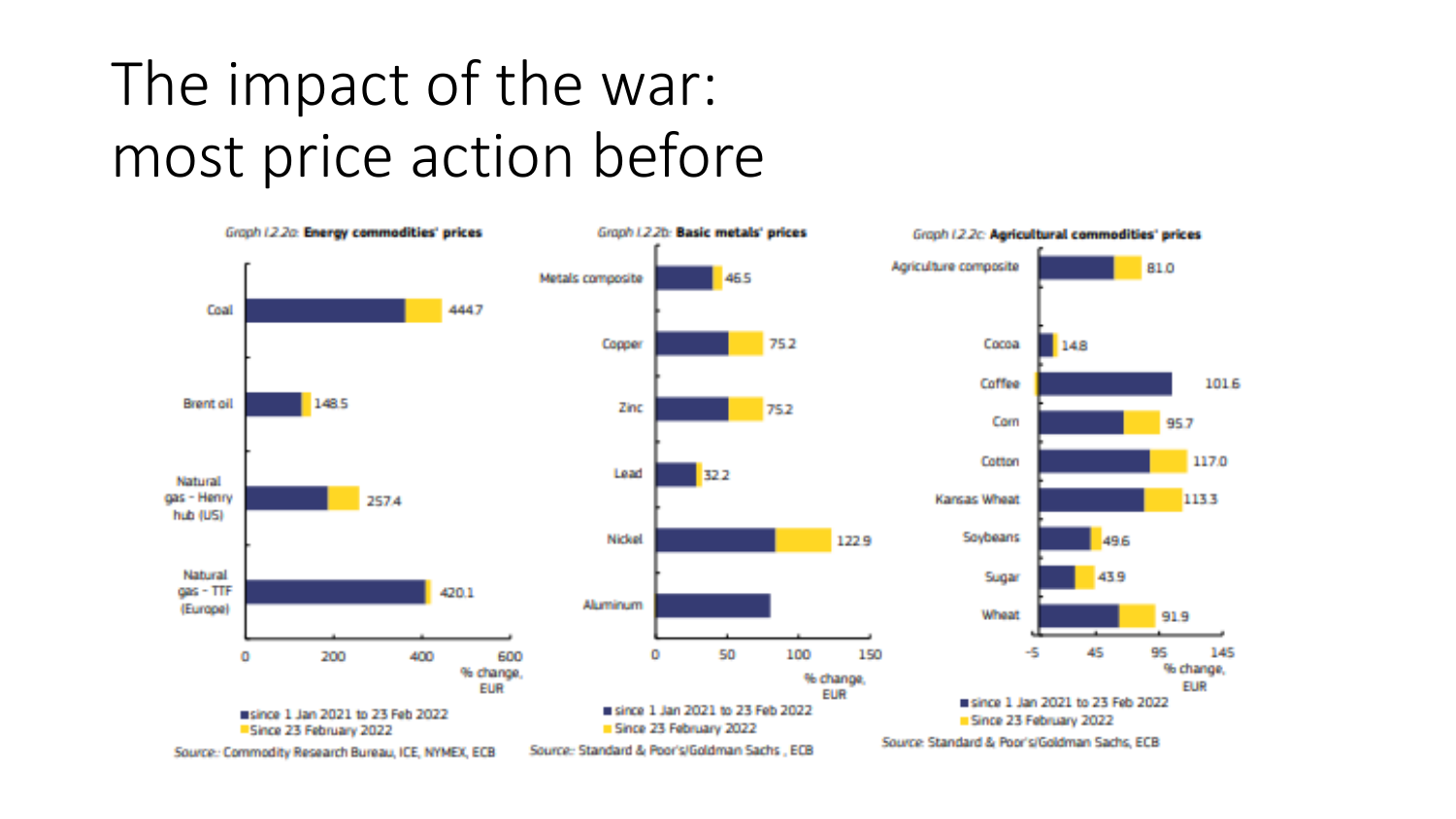# Narratives matter: What is the reason for high energy prices?

War or too little investment?

If low investment because of low prices (hog cycle) or ESG investing: in this case the scarcity of hydrocarbons was aim of policy with little reason have price caps and difficult to justify support for energy intensive industries.

If war+sanctions: difficult to refuse price caps and generous compensation to consumers and enterprises also maybe temporary.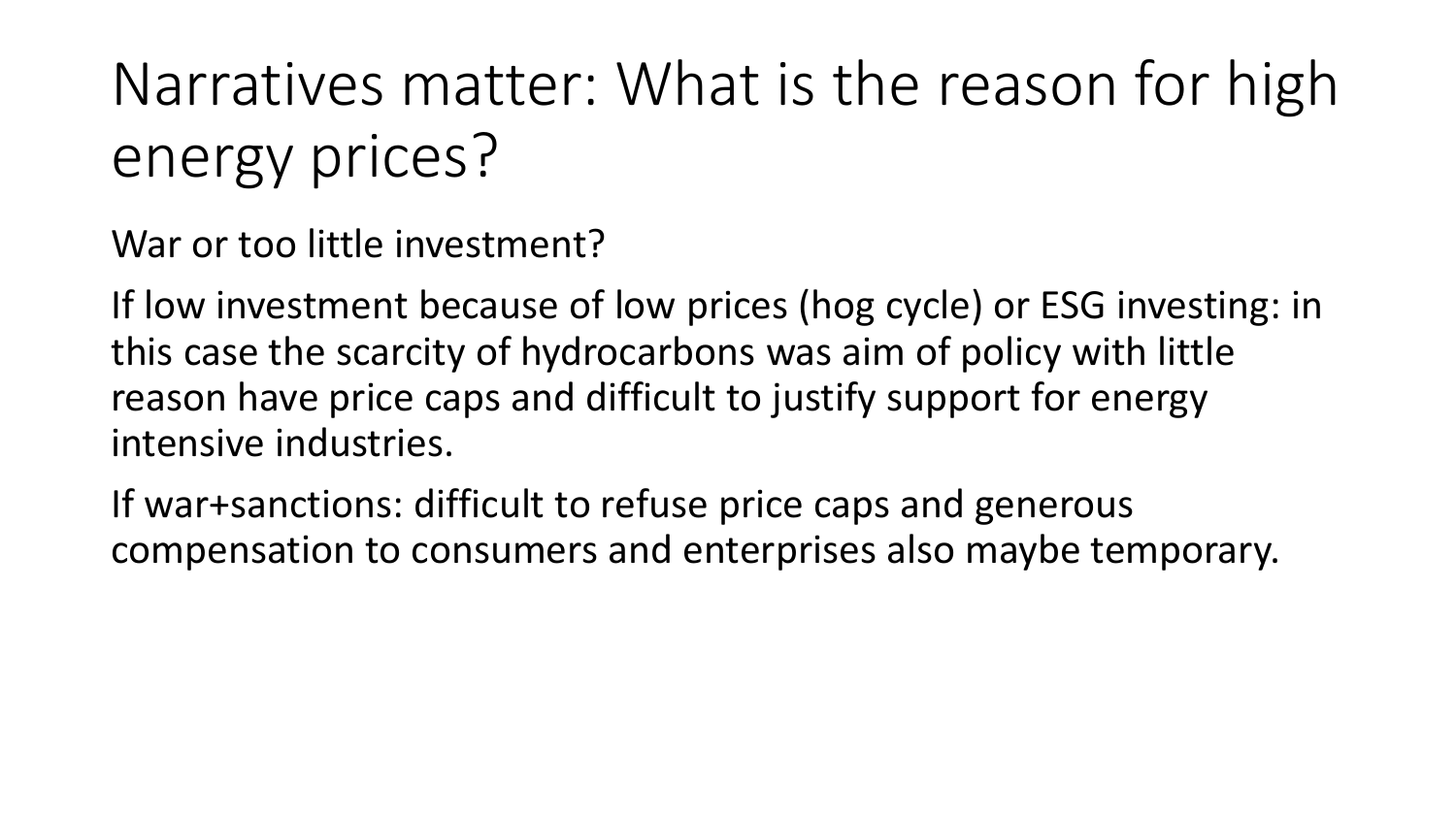# Reason for high energy prices? Lack of investment likely a major cause



https://iea.blob.core.windows.net/assets/844373fb-d815-457a-b2bd-768fc9de02b0/WorldEnergyInvestmentLaunchPresentation.p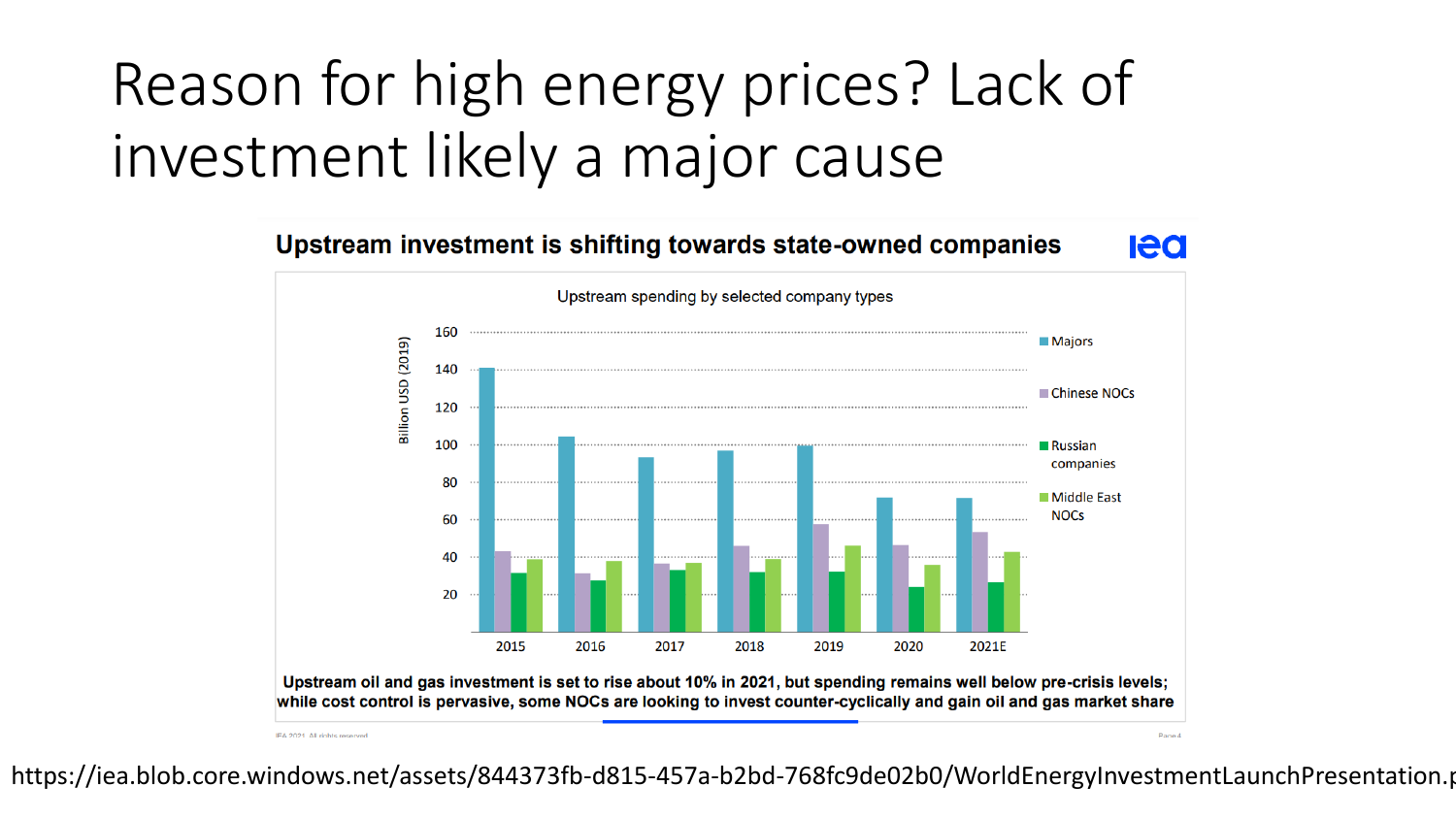# Reality: political pressure to 'protect' against high energy prices

- European corporate sector seems to be protected by pricing power. Profits up, see also terms of trade statistics (global pricing power of EA enterprises).
- Households: more difficult, very uneven impact.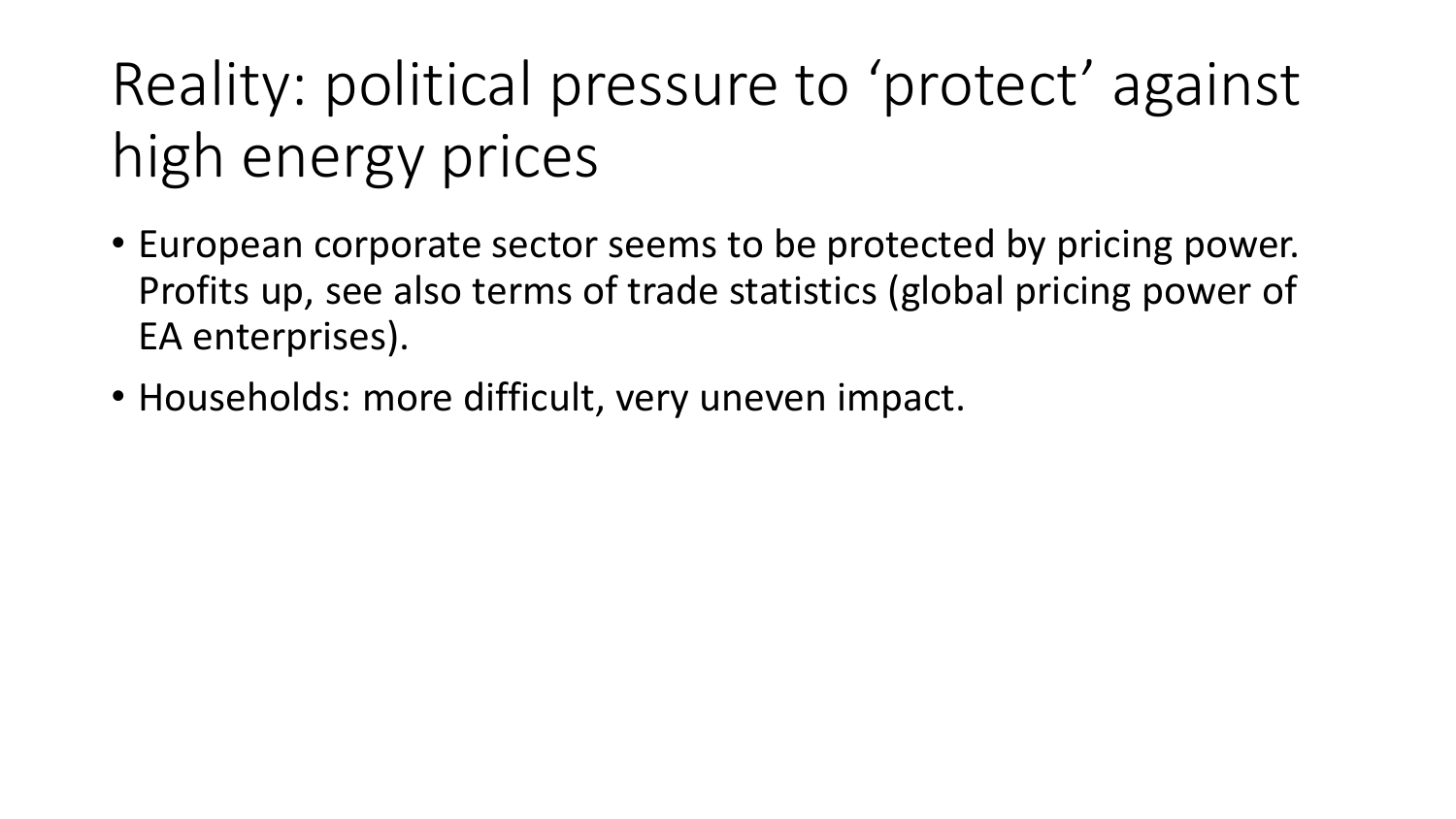### The key macroeconomic issue: How large is terms of trade loss for Europe? 2/3rds mitigated by higher export prices => negative impact on growth limited

- 
- Energy component
- Non-energy components

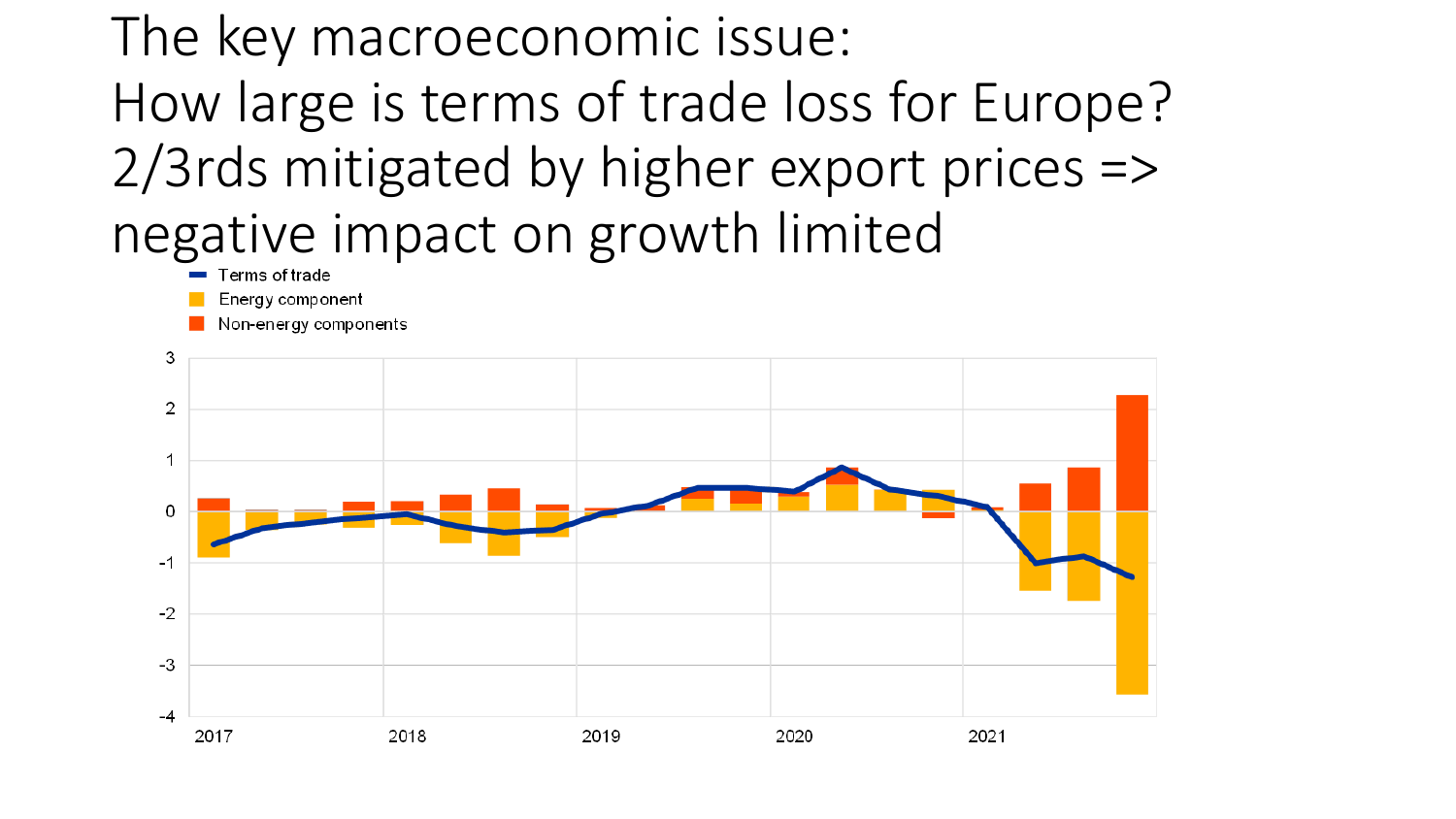# Sanctions might be contributor (not sole cause) of high energy prices

- Problem: Nobody willing to be worse off to help Ukraine(?)
- 'Smart sanctions' can reduce costs, be sometimes even beneficial especially for gas:
- Tariff instead of embargo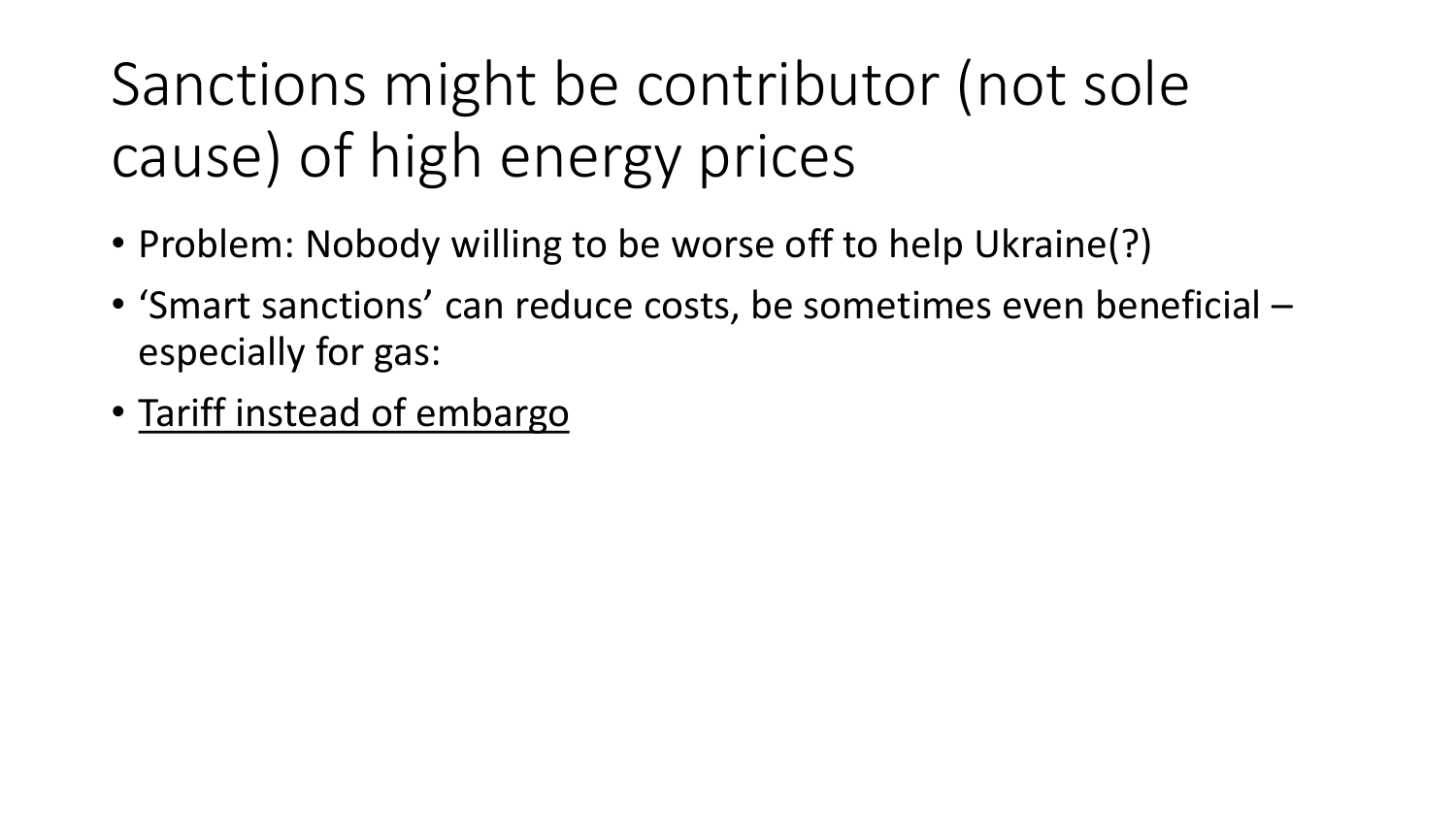#### Special features of gas market

Little spare supply available (for next year).

=> Europe cannot hope on new supplies, need to save equivalent of Russian gas not consumed in Europe.

Russia cannot send piped gas easily elsewhere. New pipelines or new LNG export terminals expensive and need time to build => some bas missing on market.

But import terminals (gasification) much cheaper and quicker to build.

=> Europe has buying (monopsony) power.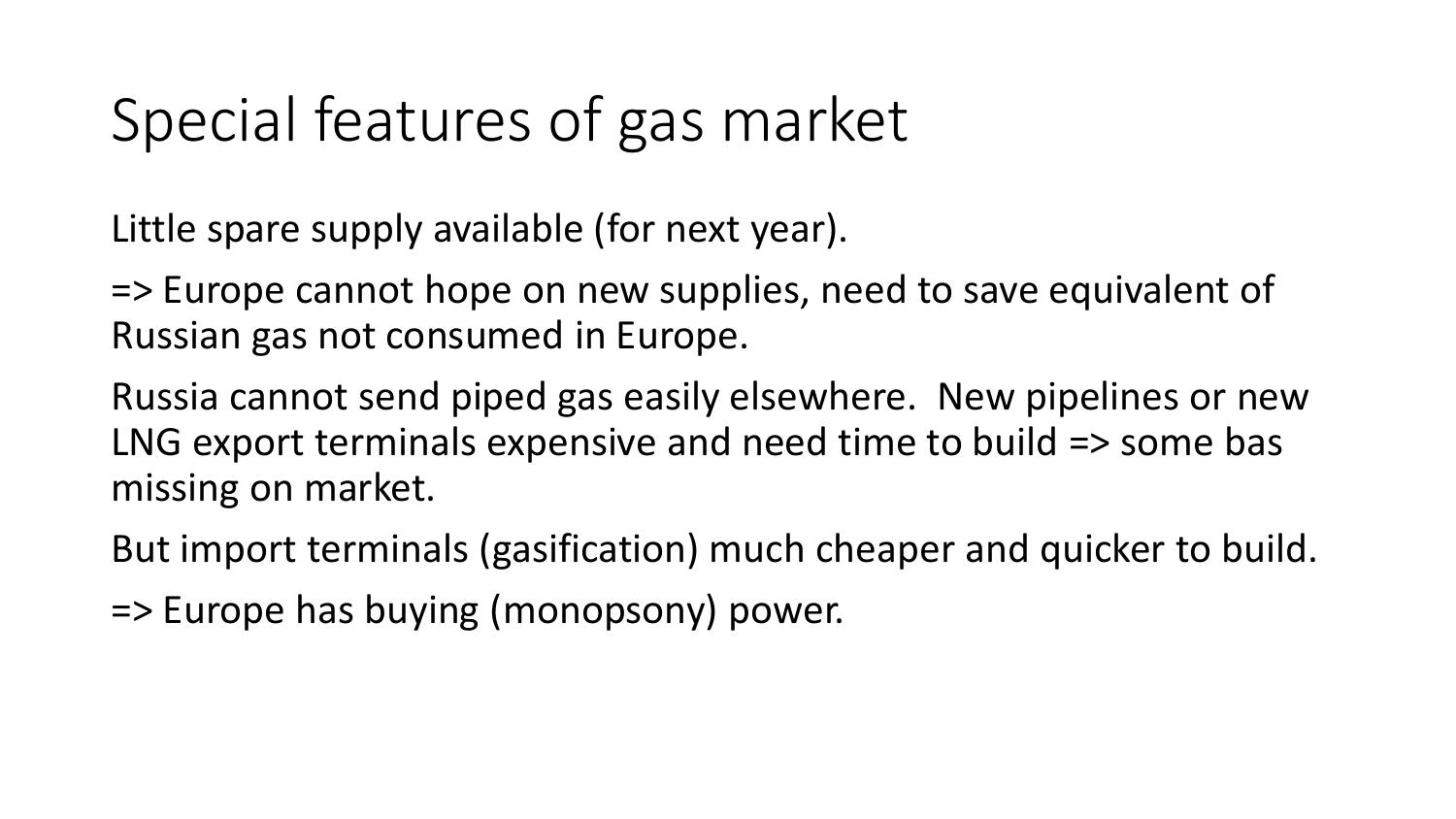Integration Asia-Europe key for understanding gas (and cost of potential embargo)

Three numbers:

- 1. EU imports from Russia: 140 bcm
- 2. EU market 450 bcm.
- 3. Asian market 800 bcm.
- $\Rightarrow$ EU+Asia market size: 1250
- $\Rightarrow$ Need only 12 % reduction in demand in combined market to make up for missing Russian gas even if supply is totally inelastic.
- $\Rightarrow$  Other implication: it does not matter whether US LNG goes to Europe or Asia.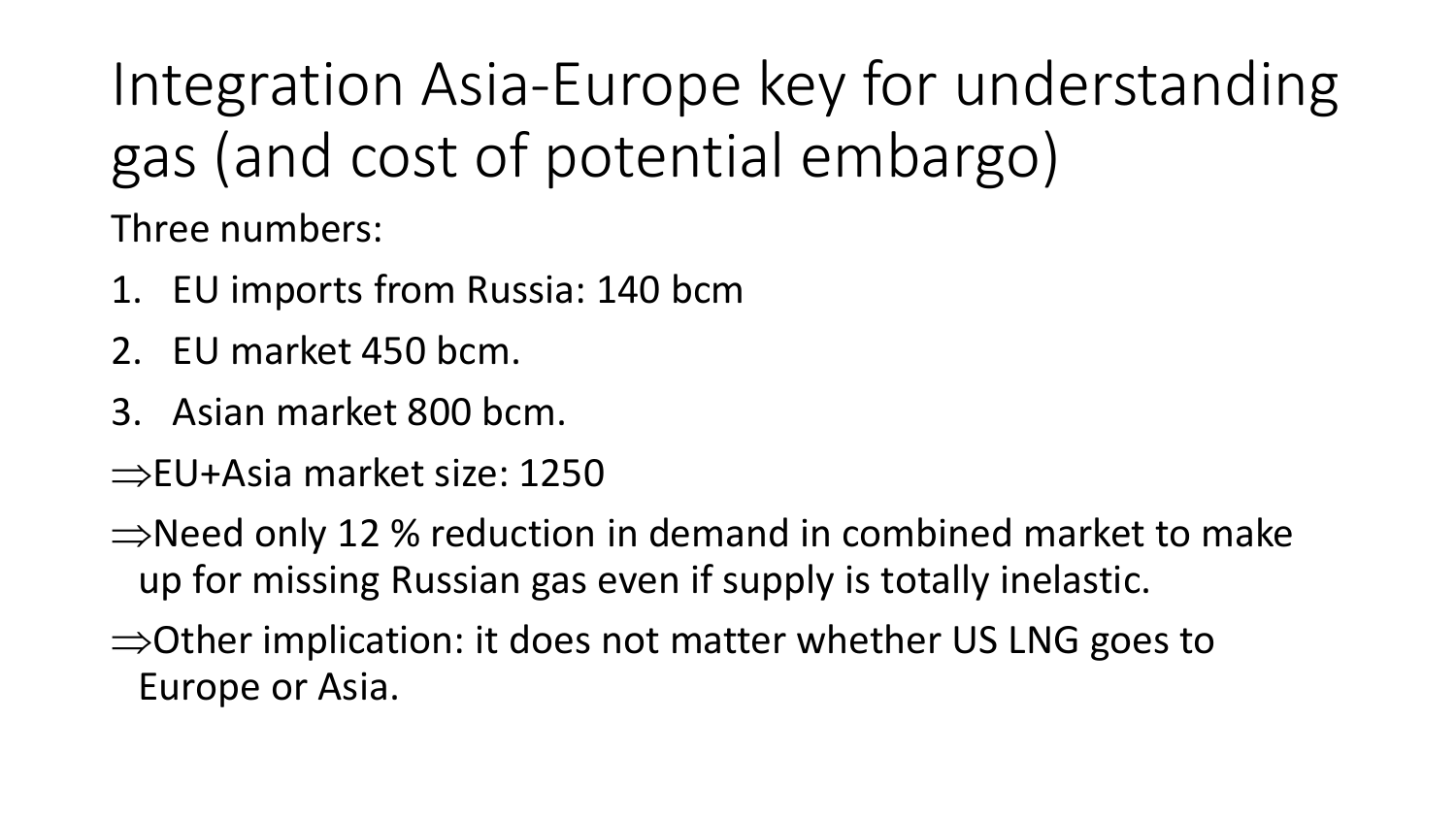## Asia and Europe one integrated market, US an island (limited export capacity)

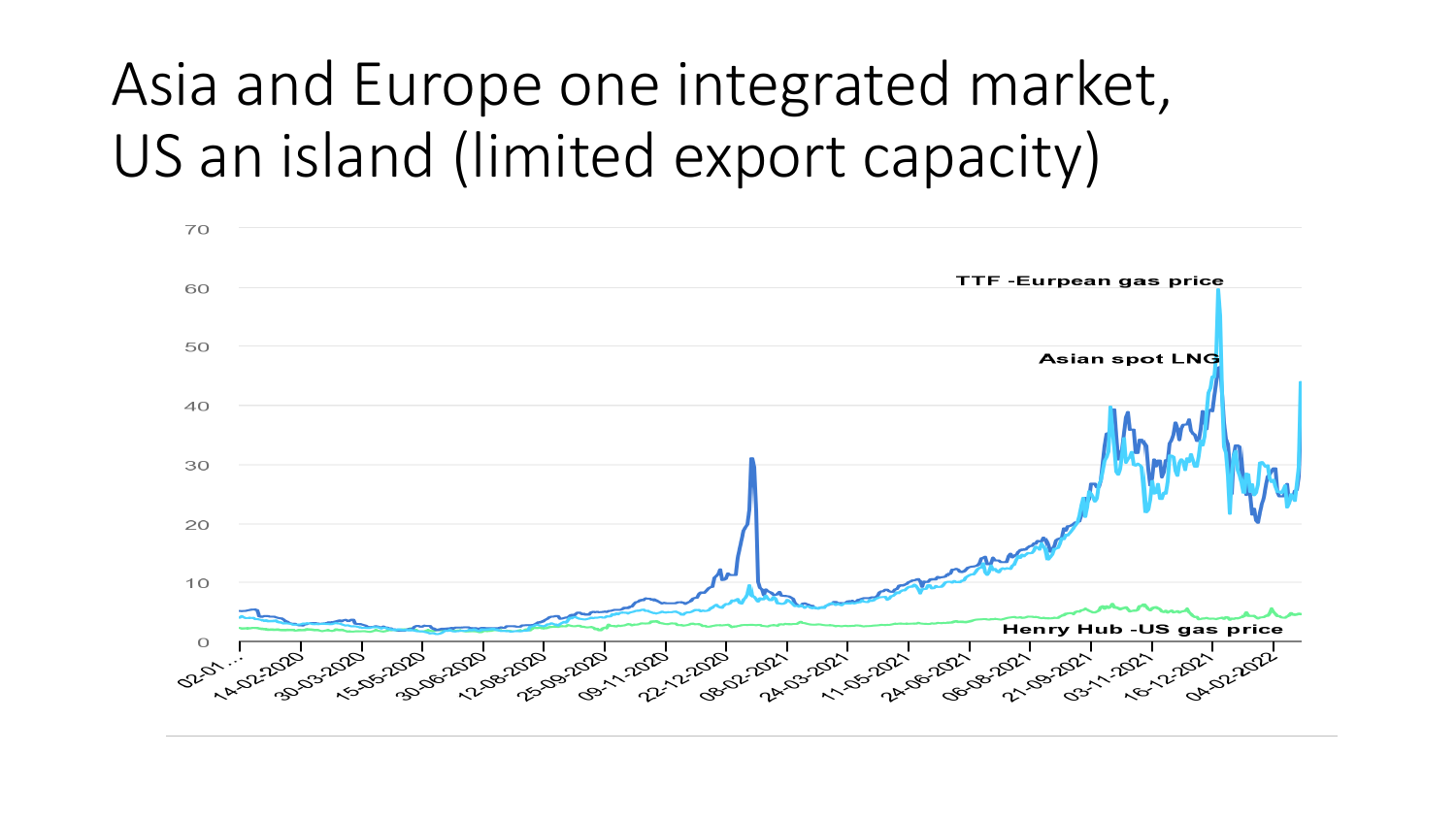#### What to do about gas?

How to encourage a switch away from Russia?

High gas prices reduce demand for gas, but how to get European consumers to switch away from Russia?

Need price mechanism, i.e. tariff. At present price of gas is the same whether from Russia or elsewhere.

Some tariff would be beneficial for EU anyway (standard optimal tariff argument).

But prohibitive tariff not 'optimal' (in short run).

[https://www.ceps.eu/ceps-publications/optimal-tariff-versus-optimal](https://www.ceps.eu/ceps-publications/optimal-tariff-versus-optimal-sanction/)sanction/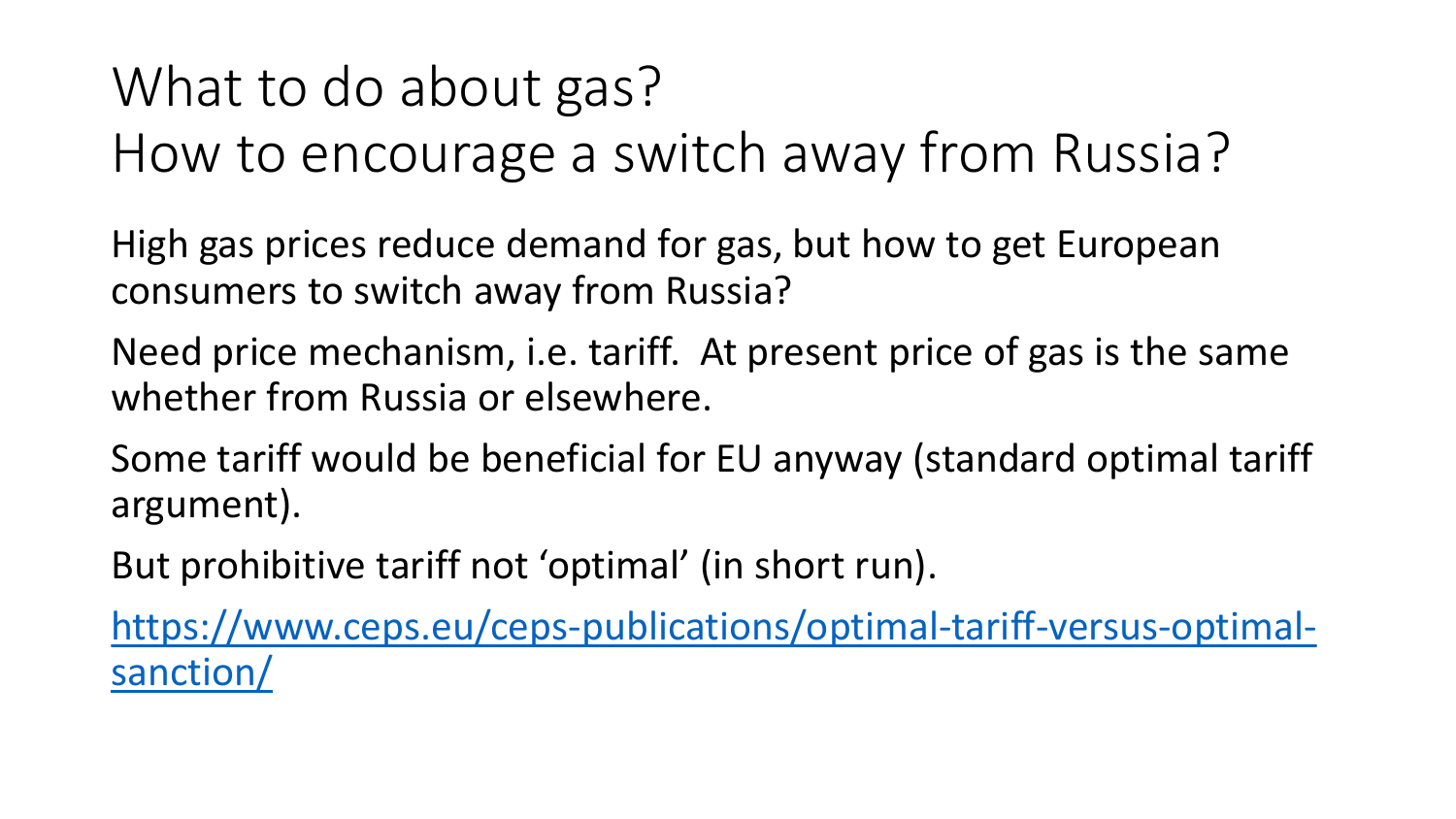Key results from standard model of tariff on foreign monopolistic supplier

Domestic price increases by one half of tariff.

Revenues of foreign monopolist diminishes with square of tariff.

Optimum tariff approximately 30 % of 'cutoff' price, result in halving of Gazprom revenues.

Optimum sanction (to reduce Russian revenues at 1:1 cost for EU) leads to a tariff of is 60 %, with a reduction in Gazprom profits to one fourth of free trade level.

Domestic welfare is still higher than under free trade.

Potential revenues for EU of 30 bn euro.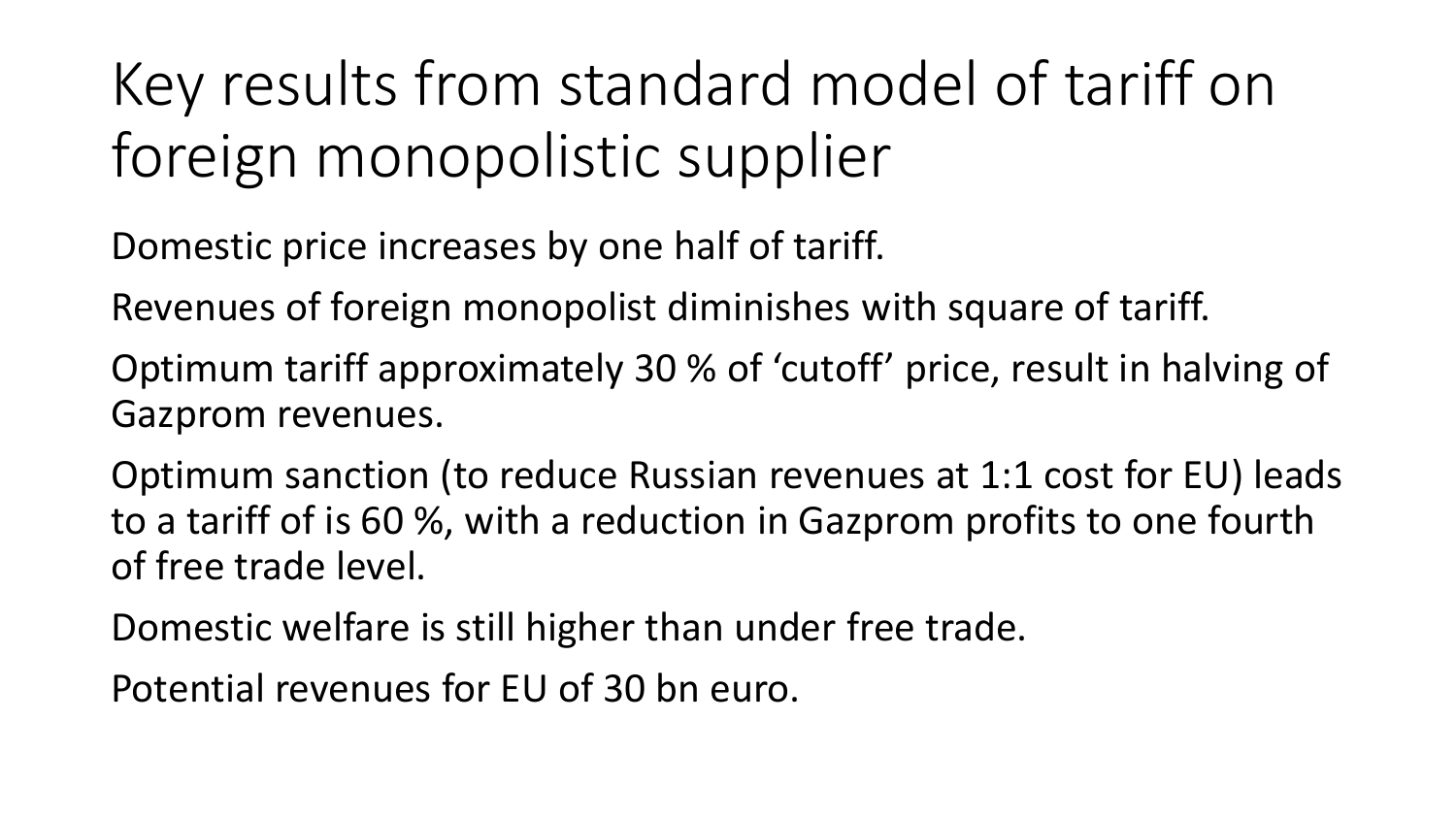#### Key take-away: use price mechanism

Tariff approach can also be used for crude oil, but with lower tariff rate since substitution easier  $-10\%$ ?).

Basic idea the same: Russian producers of oil incur higher costs and accepting lower prices trying to sell elsewhere (India?).

They can accept these costs or pay a tariff to the EU.

What is better for the EU (and Ukraine)?

Potential revenues from tariff on crude oil imports from Russia also important 10-20 bn euro (?).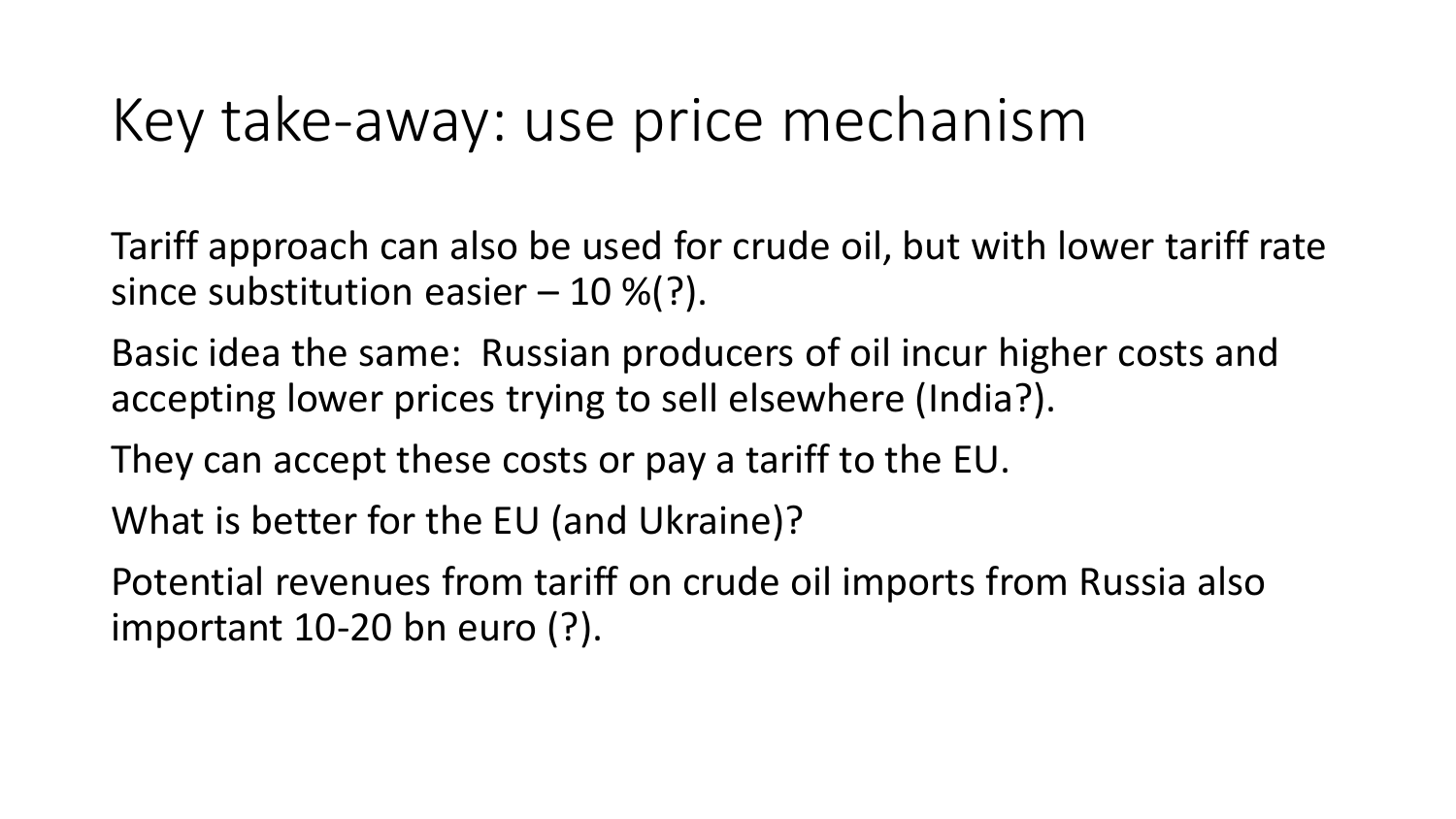### Price mechanism can also be used to support low-income households

Instead of a lump-sum payment an 'energy savings subsidy':

Consumers would get subsidy (say 2-4 cents per kWh of gas) used less than last heating season (adjusted for heat degree days).

N.b. Price subsidies are of course counterproductive – whether for households or industry. (Spain: lower price for gas (subsidized by government) used in electricity production, Germany "garantierter Industriestrompreis".)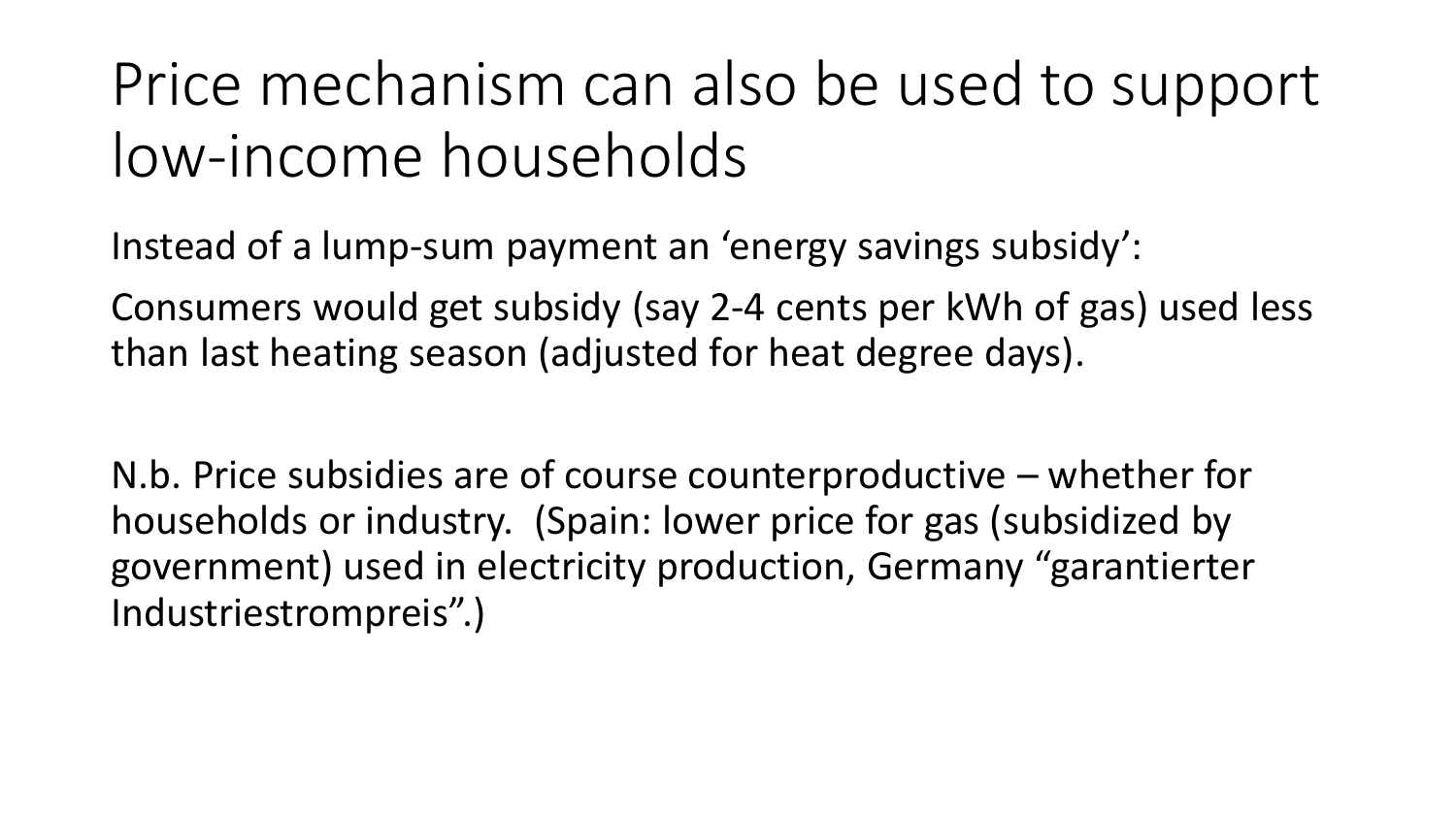#### Conclusions

'War' is used as a reason to justify 'price mitigation'.

Wrong on several accounts:

Direct impact of war on economy limited.

High energy/commodity prices result of underinvestment in past, contribution of war/sanctions limited.

Under 'smart sanctions' (tariffs) Russia pays (enough to finance compensation to consumers).

Use price mechanism to achieve reduction in consumption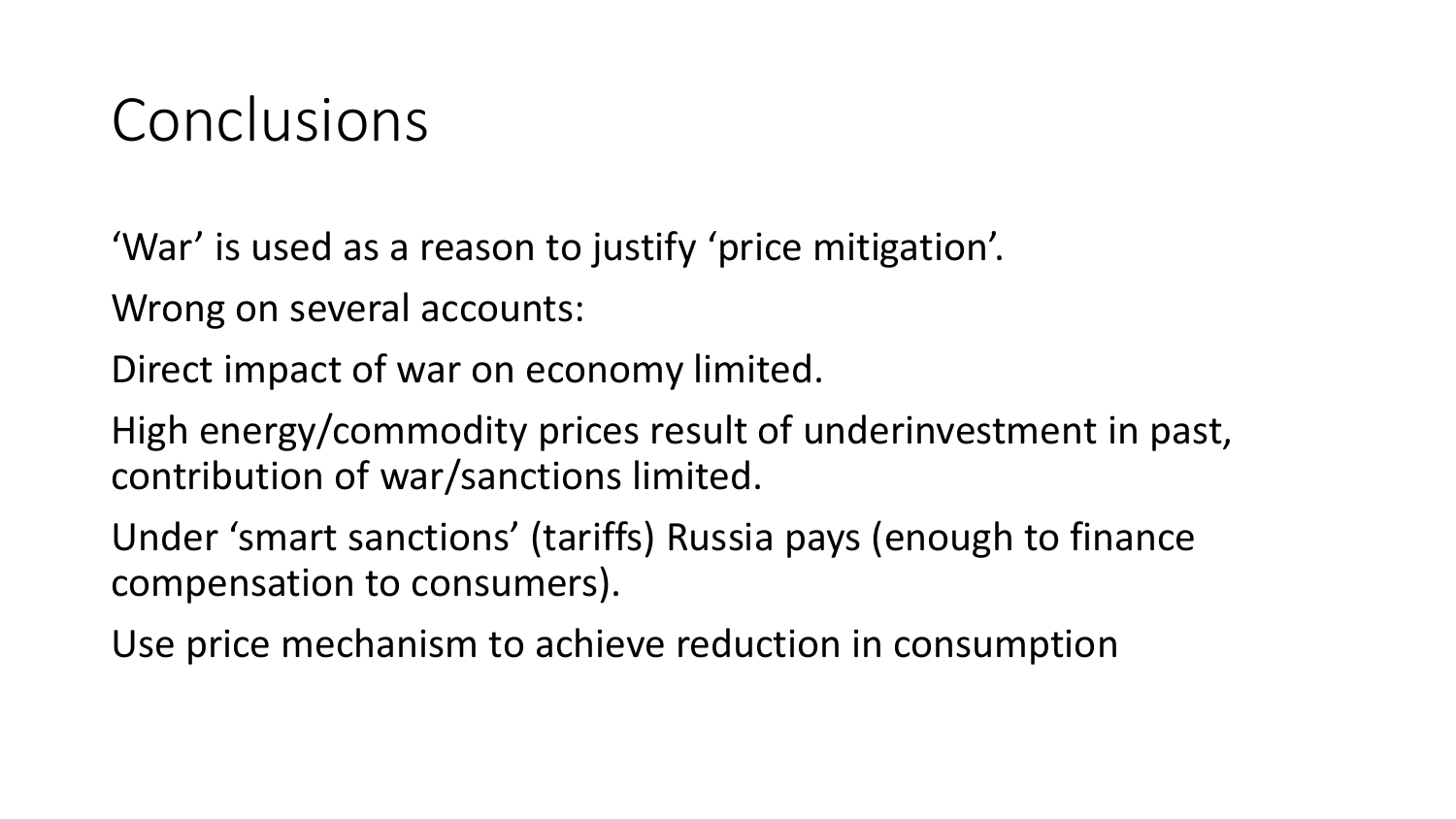### Supporting material

- 1. Ural-Brent differential
- 2. Gas prices, Europe spot TTF
- 3. Industrial prices, domestic and international markets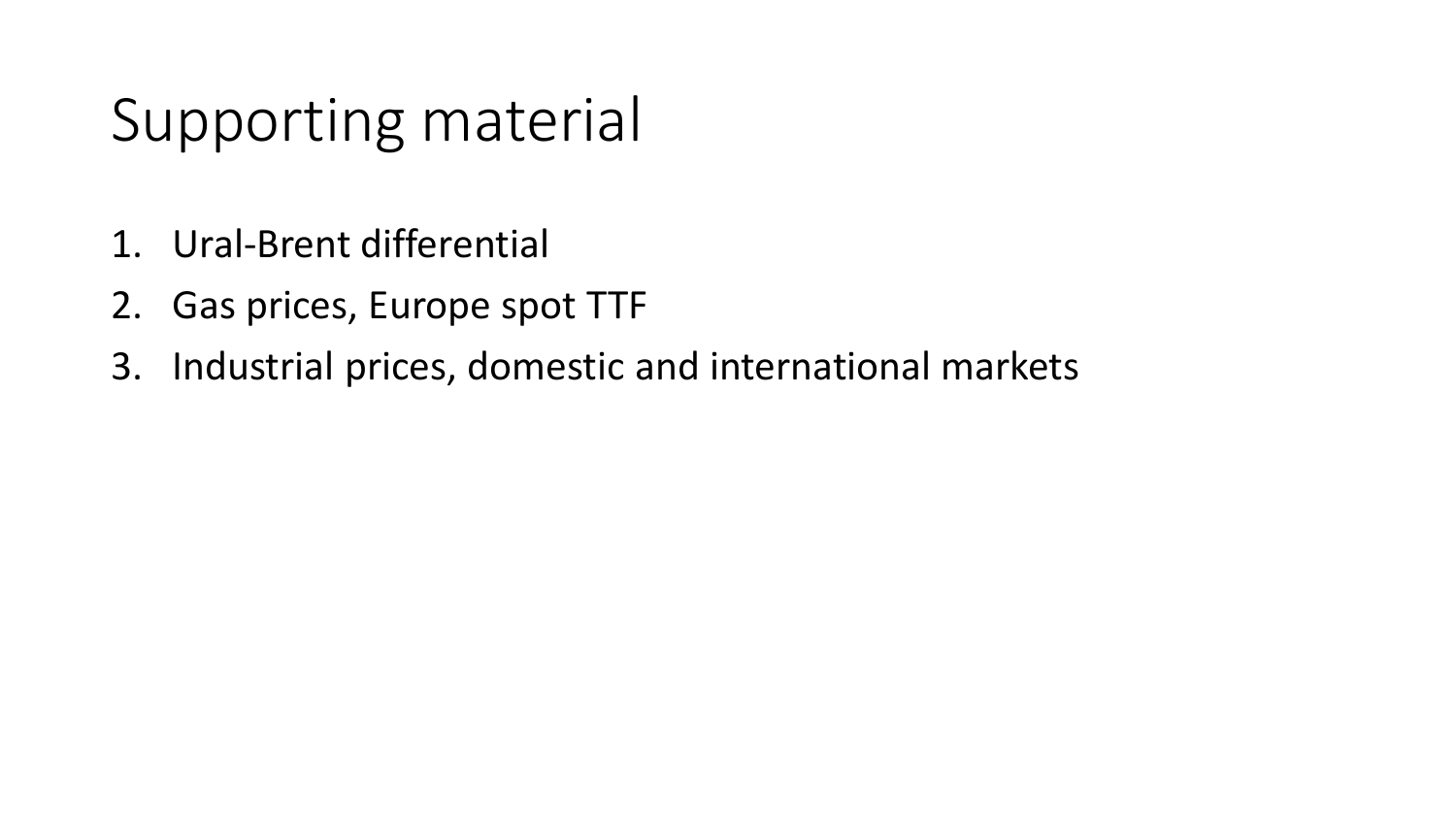### Urals-Brent price difference

https://www.neste.com/investors/market-data/urals-brent-price-difference

USD/bbl, data updated daily.

Daily figure is based on last five (5) days rolling average.

Zoom: 5d 1m 3m 6m 1y 3v Max  $\leftarrow$   $\rightarrow$ 

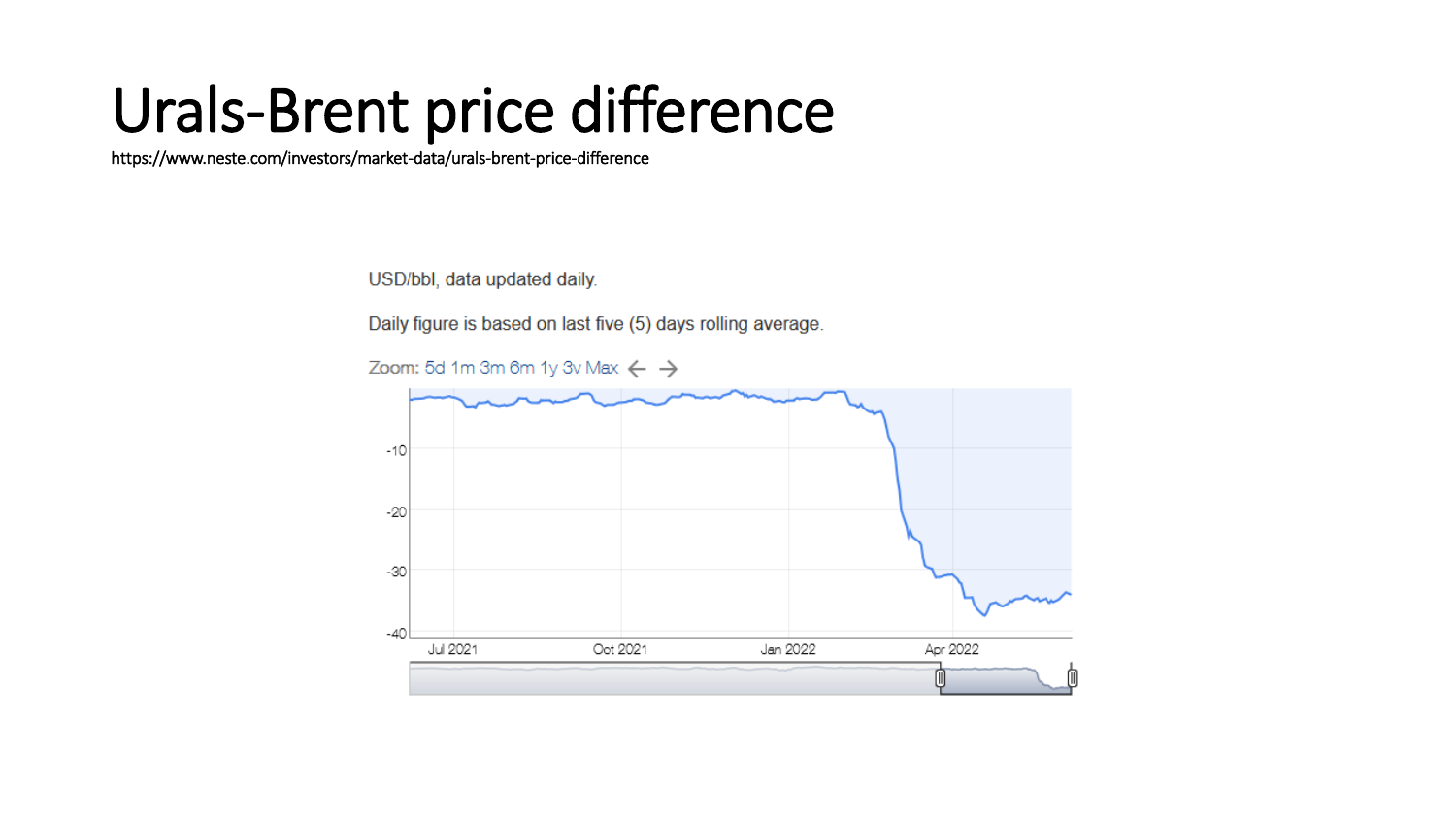### Gas price explosion before war